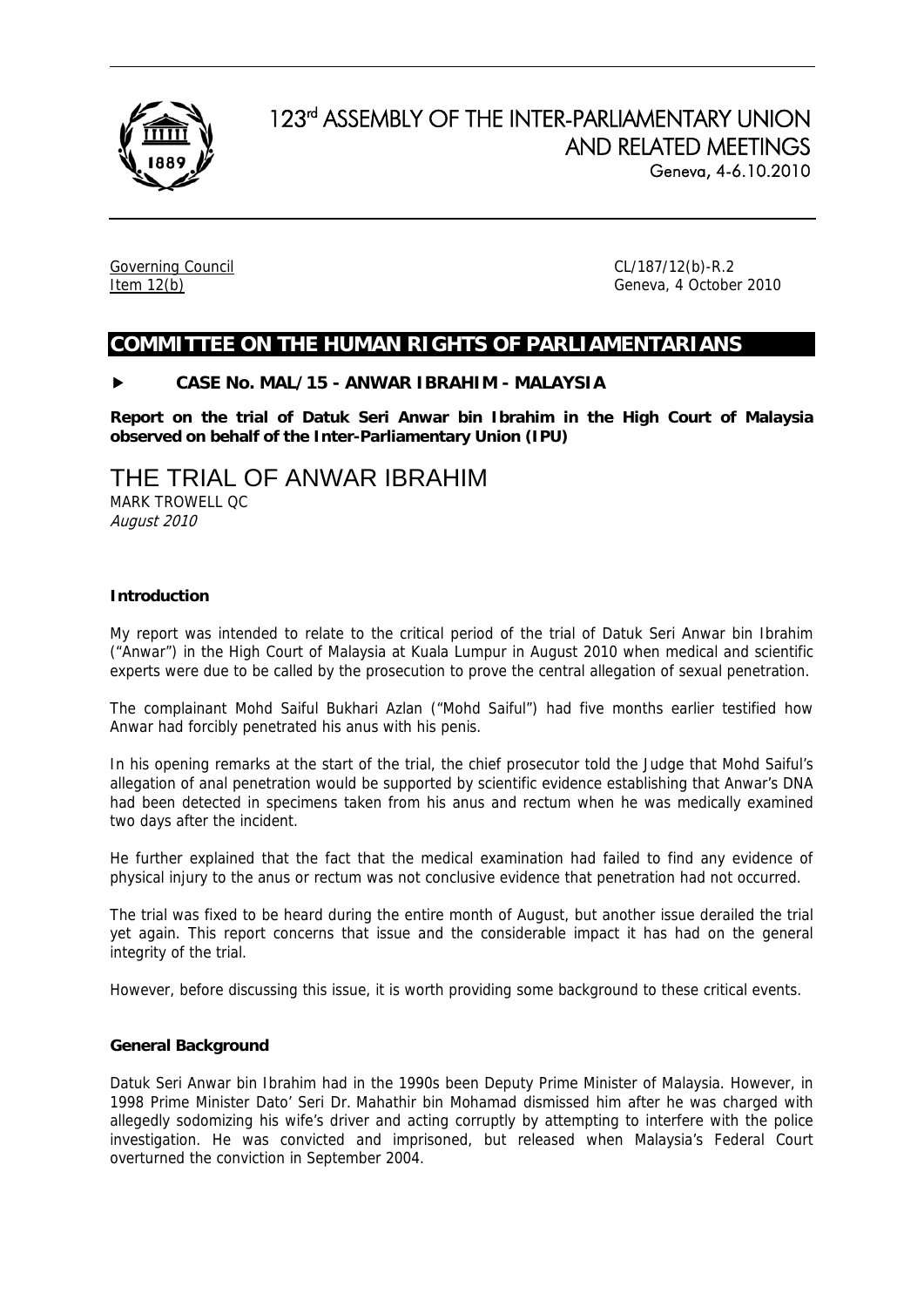On 2 September 2004 the Federal Court, by a majority of 2:1, upheld Anwar's appeal overturning the convictions and ordered his immediate release from prison. The Court was later to reject his appeal against conviction for acting corruptly, but he had already served that sentence.

The majority found the complainant, on whose testimony the prosecution was based, to be an unreliable witness. Given the various inconsistencies and contradictions in his testimony, the Judges concluded that it was not safe to convict on the basis of his uncorroborated testimony alone. They found that Anwar should have been acquitted without having to enter a defence.

The Federal Court's decision was for Anwar Ibrahim the culmination of a six-year struggle for justice after pleading his innocence through the various tiers of the Malaysian court system.

During his lengthy period of incarceration, Anwar Ibrahim became the symbol of political opposition to the Mahathir regime. Amnesty International declared him to be a prisoner of conscience, stating that he had been arrested in order to silence him as a political opponent.

Prevented by legislation from returning to Parliament until April 2008, Anwar was still considered by many as having the potential to become the Prime Minister of Malaysia.

The ruling alliance, Barisan Nasional, called an early election for 8 March 2008, which some commentators observed was an attempt to prevent Anwar from returning to parliament.

The election was a disaster for Barisan Nasional. Opposition parties seized a third of parliamentary seats and five states in the worst ever showing for the coalition that had ruled Malaysia for half a century.

Anwar's wife, Dr. Wan Azizah Wan Ismail, who for a time had been Malaysia's first female opposition leader, declared that she would resign her Permatang Pauh parliamentary seat and force a [by-election.](http://en.wikipedia.org/wiki/By-election)

On 26 August 2008, Anwar won the by-election with a majority of more than 15,000 votes, returning to Parliament as leader of the three-party opposition alliance known as Pakatan Rakyat (PKR).

# **Anwar Charged**

Earlier that year, and just before the national election in March 2008, a young man named Mohd Saiful Bukhari Azlan ("Mohd Saiful") was invited by a friend, employed by Anwar, to work in the opposition leader's office.

Mohd Saiful, then aged 23 years, was unemployed having left his electrical engineering studies at Universiti Tenaga Nasional because his academic performance failed to meet the required standard. He joined as a volunteer, but later became a paid member of staff as Anwar's private assistant.

On 28 June 2008, Mohd Saiful lodged a police report claiming that not only had Anwar sodomized him on the afternoon of Thursday 26 June 2008, but that he had been sexually assaulted some eight or nine times against his will by Anwar over the previous two months.

On 29 June 2008, non-government political news website Malaysiakini reported that an aide of Anwar Ibrahim had lodged a police report claiming that he had been sodomized by him.

The next day, Anwar insisted he would fight a by-election later that year and form a new government despite rumours he was soon to be charged with sodomy. He announced that he would contest a byelection for the Permatang Pauh parliamentary seat vacated by his wife and PKR leader, Dr. Wan Azizah Wan Ismail.

On 30 June 2008, the Malaysiakini news service reported that police investigations into the sodomy complaint against Anwar Ibrahim had been completed and that the papers had been delivered to the Attorney General's Chambers for further action. It further quoted senior opposition party officials as saying that Anwar might be arrested in the next 48 hours, arguing that it was to stop him contesting the by-election.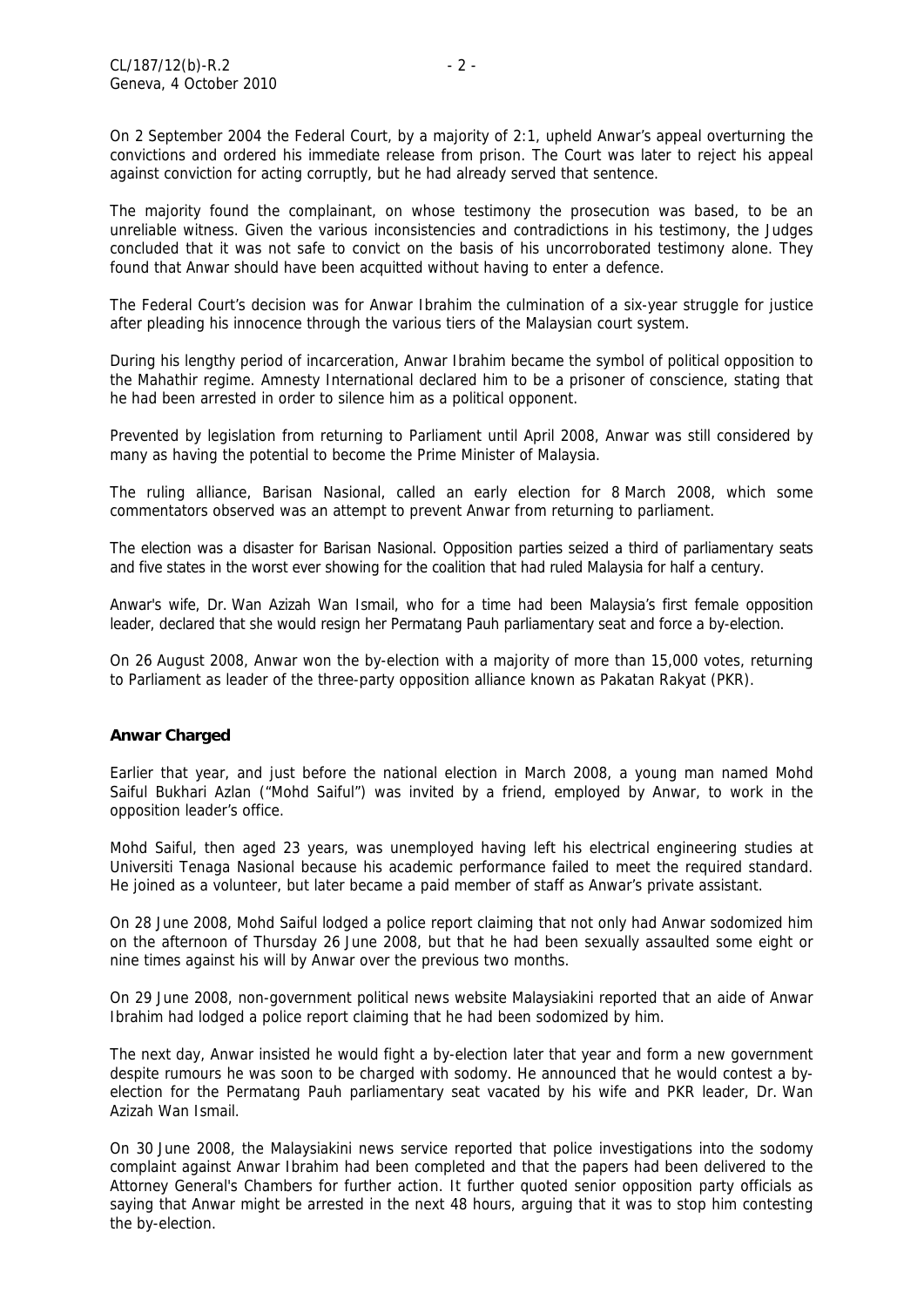Anwar was arrested on 15 July and kept overnight but no charges were filed over the accusations made by Mohd Saiful two weeks earlier. At the time, Anwar refused to provide a DNA sample, claiming that it could be misused to fake evidence against him. Police told Anwar to report back to them within 30 days.

After his release, the former deputy premier said that the allegation was a high-level conspiracy to prevent him from entering parliament, adding that he had refused to give his DNA as he did not believe in the system.

"It should not be used as a personal vendetta against me. I was questioned for 5½ hours; I was stripped naked including the examination of my private parts. Why treat me like a major criminal and a public enemy?" [Reuters, Thursday 17 July 2008]

Anwar said that the police chief harboured a grudge against him after he lodged a report with anticorruption agency officials saying that the police chief had fabricated evidence against him in an assault case 10 years before.

Anwar was finally brought before the Sessions Court on 7 August 2008 charged under s. 377B of the Penal Code. The charge alleged that he committed the offence of sodomy against Mohd Saiful on 26 June 2008. Anwar pleaded not guilty to the charge.

Despite the allegations of earlier sexual assaults, the prosecution chose to charge Anwar only with the last act allegedly committed at the Desa Damansara Condominium.

With Anwar in the midst of a political comeback, many supporters viewed the sodomy charge as a desperate attempt by the Government to cling to power. The timing of the charge, they suggested, was just too coincidental with his return to politics.

# **Mohd Saiful's Allegations**

Mohd Saiful alleged that on the day of the alleged incident he was asked by Anwar to come to a private condominium not far from the centre of Kuala Lumpur to meet with him and discuss workrelated matters and deliver documents.

He alleged that he arrived at about 2.45 p.m. He stopped at the security gate and gave the password "Mokhtar", which he claimed Anwar had told him to use to enable him to enter the compound. Video cameras at the security gate recorded his arrival and later departure. Security cameras also monitored the public areas of the apartment complex.

Having parked his vehicle, Mohd Saiful took the lift to the fifth floor and, having entered the apartment, says he found Anwar seated at the dining table. He said that Anwar asked him to have sex with him and, being "angry and frightened", he complied with the demand and then went into the bedroom where the alleged offence took place.

#### **Medical Examinations**

Two days later, on 28 June 2008, Mohd Saiful went to the private hospital Pusat Rawatan Islam ("Pusrawi") in Jalan Tun Razak to be medically examined.

During the examination, he told Dr. Mohamed Osman Abdul Hamid that for the past few days his anus was painful and that a "plastic" item had been inserted into it.

A proctoscopy examination by Dr. Osman showed no physical signs of penetration and a normal anus and rectum. After the examination, Mohd Saiful then told Dr. Osman that he had been sodomized by a "VIP". Dr. Osman recommended that because of the allegation of sodomy he should be re-examined at a government hospital.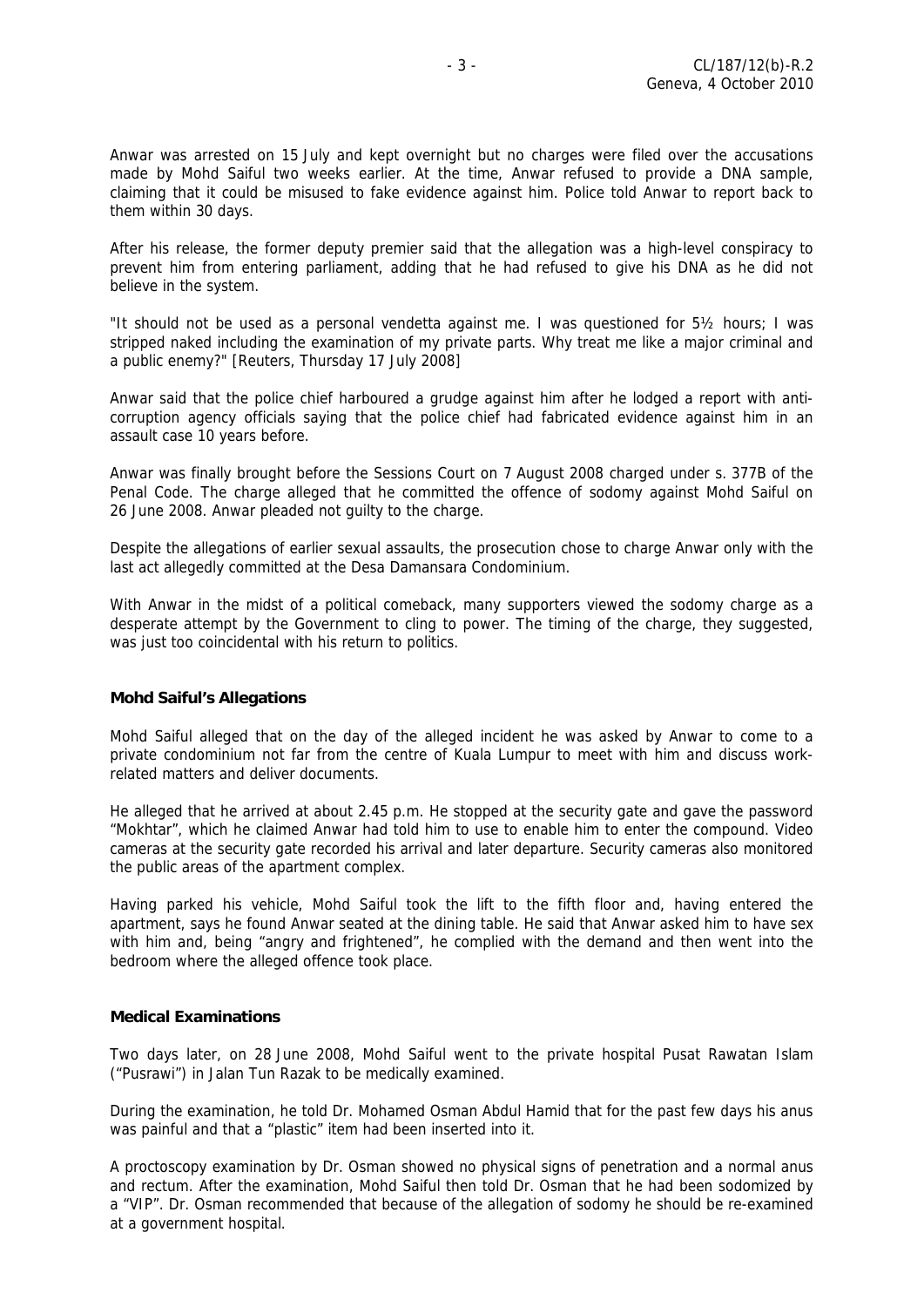More than two hours later, Mohd Saiful went to Hospital Kuala Lumpur ("HKL"), which was very close to Hospital Pusrawi. Three specialist doctors examined him later that night, but again they found no evidence of injury and in their words "… no conclusive clinical findings suggestive of penetration to the anus and no significant defensive wound on the body of the patient".

Various swabs were taken from his body for scientific analysis. These included swabs taken from his tongue, nipples, body, perianal region and rectum. High and low rectal swabs and blood samples were also taken for DNA profiling. For some reason, these samples took two days to reach the chemistry laboratory for analysis and there was some issue about the proper labelling of the exhibits.

It is interesting to note that Mohd Saiful testified at the trial that he told the medical examiners he had not washed his anus or defecated before the examination. He said under cross-examination that he had not washed so as to preserve the evidence, which was a curious attitude on the part of a victim of sexual assault.

It is well known that victims of sexual assault almost always wash their bodies in an attempt to "cleanse" themselves of the sexual contact. Very few have the presence of mind not to wash themselves so as to preserve evidence of sexual contact. Mohd Saiful's explanation was also curious because he claimed to be a devout Muslim, which meant that he would need to wash himself before being called to daily prayers.

But in any event, if Anwar's DNA were to be found inside the rectum of the complainant, that would undoubtedly be persuasive evidence of sexual contact, if it could be proved.

Before the adjournment of the trial proceedings on 17 February 2010, Anwar's lawyer Sankara Nair claimed there were many questionable aspects of the prosecution DNA evidence and announced that the defence had appointed foreign DNA and forensic experts to debunk the prosecution's claim of a DNA match.

Mr. Nair said that the PKR leader had engaged the services of DNA expert Dr. Brian Leslie McDonald from Sydney, Australia, and two forensic experts, Professor Dr. C. Damodaran from Chennai, India and Associate Professor David Lawrence Noel Wells from Melbourne, Australia.

# **The Malaysian Penal Code: "unnatural offences"**

Anwar Ibrahim was charged with committing an act of sodomy. It is more properly described as "carnal intercourse" contrary to Section 377B of the Penal Code.

Homosexuality or homosexual acts are not defined in the Malaysian Penal Code. They are described by reference to "unnatural offences" deemed to be "against the order of nature" and are punishable by up to 20 years' imprisonment and whipping.

#### Section 377A of the Penal Code states:

"Any person who has sexual connection with another person by the introduction of the penis into the anus or mouth of the other person is said to commit carnal intercourse against the order of nature."

#### Section 377B of the Penal Code states:

"Whoever voluntarily commits carnal intercourse against the order of nature shall be punished with imprisonment for a term which may extend to twenty years, and shall also be liable to whipping."

#### Section 377D of the Penal Code states:

"Any person who, in public or private, commits, or abets the commission of, or procures or attempts to procure the commission by any person of, any act of gross indecency with another person, shall be punished with imprisonment for a term which may extend to two years."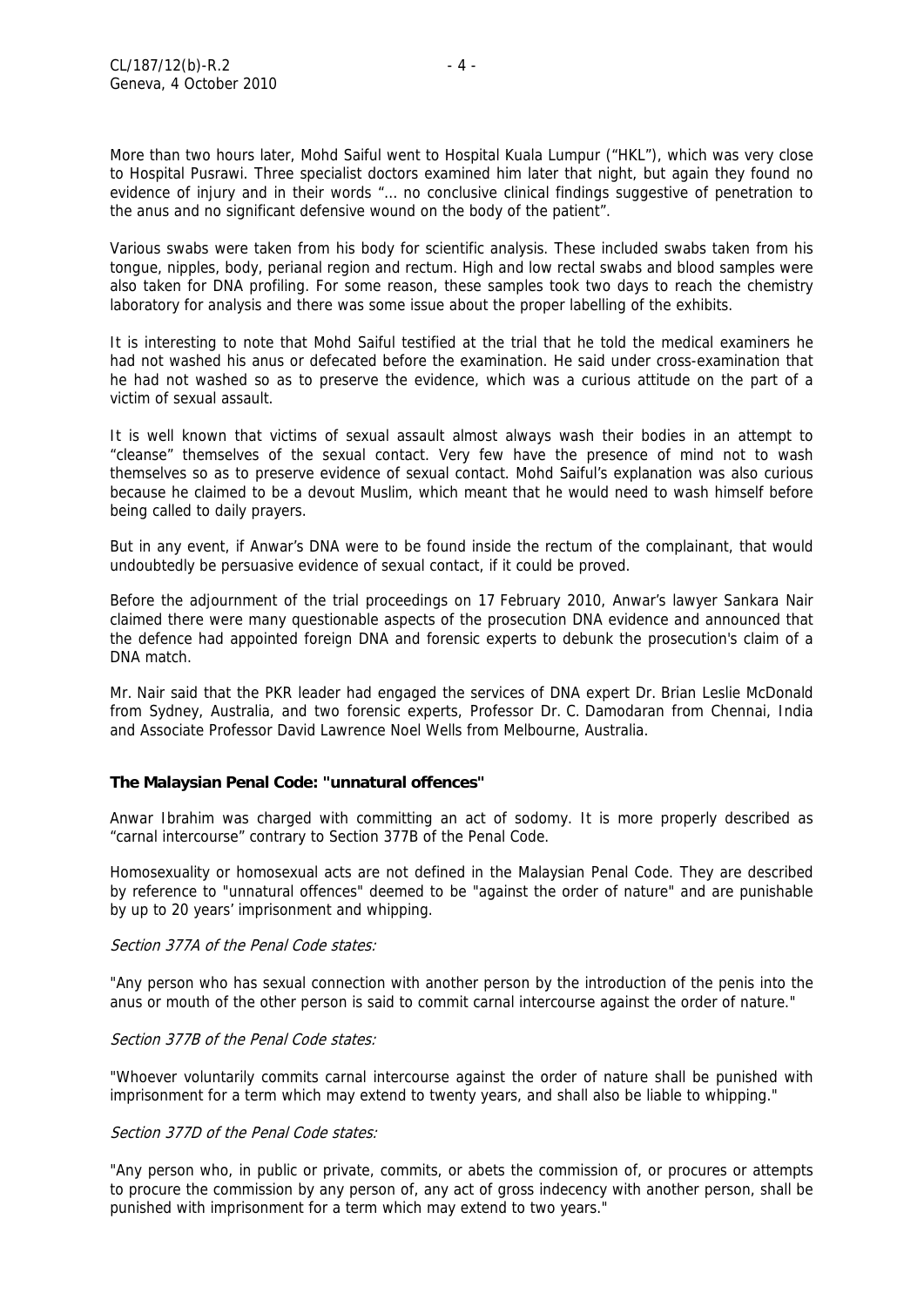In addition, under sharia law in several Malaysian states homosexual acts between Muslims are illegal and can result in terms of imprisonment of up to three years as well as mandatory whipping.

#### **Particulars of the Charge**

The charge (translated from Bahasa Malaysia) reads as follows:

"That you, on 26 June 2008 at about 3.01 p.m. to 4.30 p.m. at Unit 11-5-1, Desa Damansara Condominium, No. 99 Jalan Setiakasih, Bukit Damansara, Kuala Lumpur, in the Federal Territory of Kuala Lumpur, did intentionally commit carnal intercourse against the order of nature with Mohd Saiful Bukhari bin Azlan by inserting your penis into his anus; and thereby committed an offence punishable under Section 377B of the Penal Code.

Punishment: If found quilty, [the culprit] shall be punished with imprisonment for a term which may extend to twenty years and shall also be liable to whipping."

#### **Transfer of the Case to the High Court**

On 5 March 2009 Anwar's case was transferred to the High Court on a Certificate under s. 418A of the Criminal Procedure Code ("CPC") signed by the Attorney General, Tan Sri [Abdul Gani Patail](http://en.wikipedia.org/w/index.php?title=Abdul_Gani_Patail&action=edit&redlink=1) ("Gani Patail"), in his capacity as Public Prosecutor. That provision of the CPC enabled him to transfer any matter from a subordinate court to the High Court.

One of the first complaints made by Anwar's legal team was the transfer of the proceedings to the High Court.

The Attorney General's involvement was controversial because of allegations that he had fabricated evidence against Anwar at the first sodomy trial when he was the chief prosecutor. In fact, because of that the then Prime Minister Abdullah Badawi pledged in July 2008 that Gani Patail would have no part in Anwar's trial.

The Sessions Court Judge had refused the transfer on the basis that the certificate ordering the transfer was invalid because of a legitimate expectation arising from the public promise made by the Prime Minister that Gani Patail would not be involved in the case.

He also rejected the submission that the Attorney General was exercising an administrative function in respect to the transfer, finding that he was exercising a quasi-judicial function when he signed the transfer certificate. As such, he was acting in a position of conflict (or perceived conflict) of interest and the rule against bias would disqualify him from issuing the certificate.

The High Court in Anwar Ibrahim v PP., with a bench including Justices Abdul Hamid Embong, Abu Samah Nordin and Jeffrey Tan Kok Wah JJCA, unanimously overruled Judge Komathy's decision, agreeing with the prosecution's submission that the Attorney General's involvement was peripheral and simply administrative.

#### **High Court Trial**

Justice Datuk Mohamad Zabidin Mohd Diah ("Judge Zabidin") of the Malaysian High Court was appointed to hear the case, which was listed to commence on 4 February 2010 at the Courts Complex at Jalan Duta.

On that day, Datuk Seri Anwar bin Ibrahim appeared in the High Court of Malaysia to stand trial for allegedly sodomizing Mohd Saiful more than 20 months before at a private condominium at Desa Damansara.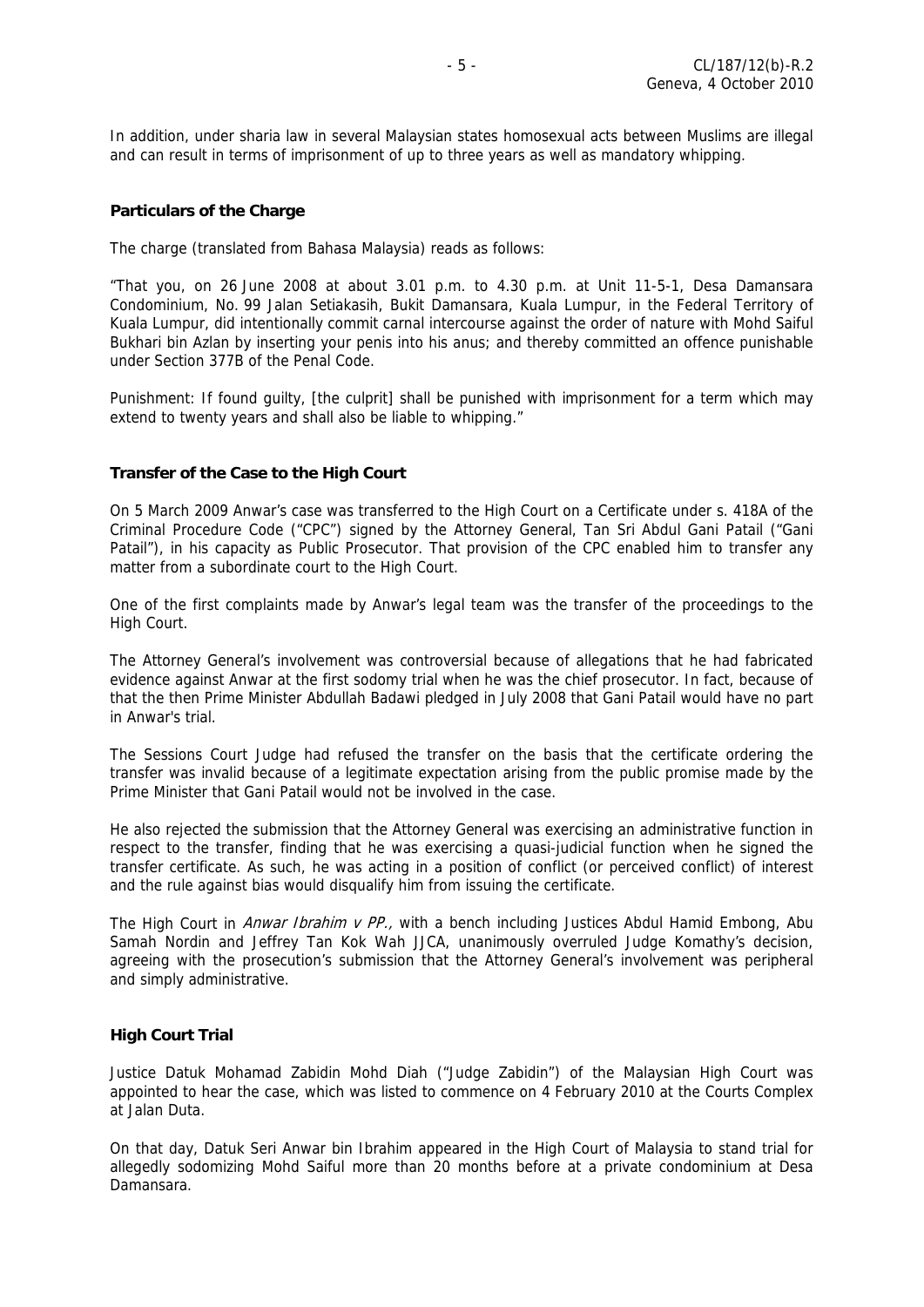The defence team included lead counsel Karpal Singh, Sankara N. Nair, Datuk Param Cumaraswamy and Ram Karpal. The prosecution team included lead counsel Solicitor General II Datuk Mohd Yusof Zainal Abiden, Datuk Nordin Hassan, Wan Mohamad Hanafiah Zakaria, Wong Chiang Kiat, Noorin Badaruddin and Farah Azlina Latif.

### **Strike Out Application – No Injury**

Even before the commencement of the trial, Anwar applied to the trial Judge to strike out the charge for abuse of process.

The trial Judge heard the application on 1 December 2009. Karpal Singh submitted that there was no evidence of anal penetration because the medical report had found no injury to the anus or rectum. On the basis of the medical reports alone, argued Karpal, the prosecution should be struck out as oppressive and vexatious.

Deputy Prosecutor Datuk Mohamed Yusof opposed the application saying that clinical tests alone were insufficient to show there had been no penetration. He submitted that the medical reports were only part of the evidence and, to prove penetration, the prosecution would present not only the complainant's direct testimony but also forensic, circumstantial and documentary evidence. He said that there would be scientific evidence to show that material found in Saiful's anus matched Anwar's DNA. On that basis, he concluded, the prosecution would establish a *prima facie* case of anal penetration.

Judge Zabidin accepted the prosecution submission and refused to strike out the charge.

The defence then applied to stay the proceedings pending an appeal to the Court of Appeal, but the Judge ruled there were no special circumstances to stay the trial and ordered it to commence on 4 February 2010, but it was adjourned four days later pending the outcome of the appeal.

The Court of Appeal heard the appeal on 12 February before a three-judge panel of justices including Datuk Wira Abu Samah Nordin, Datuk Sulaiman Daud and Datuk Azhar Izhar Ma'ah.

Karpal Singh, on behalf of the Anwar, submitted that the sodomy charge should be struck out because of the findings of three doctors from the Kuala Lumpur Hospital, who had stated in a medical report that there were "no conclusive clinical findings suggestive of penetration to the anus".

He submitted that proof of penetration was an essential element to be proven in a sodomy charge; yet whatever the complainant might say there was no conclusive evidence of it because of the medical findings.

In reply, Datuk Mohamed Yusof submitted that the medical report alone could not be relied upon as the trial Judge needed to hear the testimony of the witnesses adduced in court before deciding whether there was sufficient evidence of penetration.

The decision of the Court of Appeal was not delivered until 17 February 2010. In a unanimous decision, it rejected Anwar's appeal to strike out the charge.

In dismissing the appeal, Justice Abu Samah said that Anwar had not shown the charge or the prosecution against him to be oppressive or an abuse of process for the court to exercise its inherent power to strike out the charge purely on the medical report.

"We agree with the prosecution that the medical report (from Hospital Kuala Lumpur) is not conclusive and the only evidence", said Justice Abu Samah, adding it was only corroborative of what the doctor might say in court. He said that the prosecution had by affidavit confirmed that the case would be based on oral testimony and forensic evidence, and not solely be based on the medical report.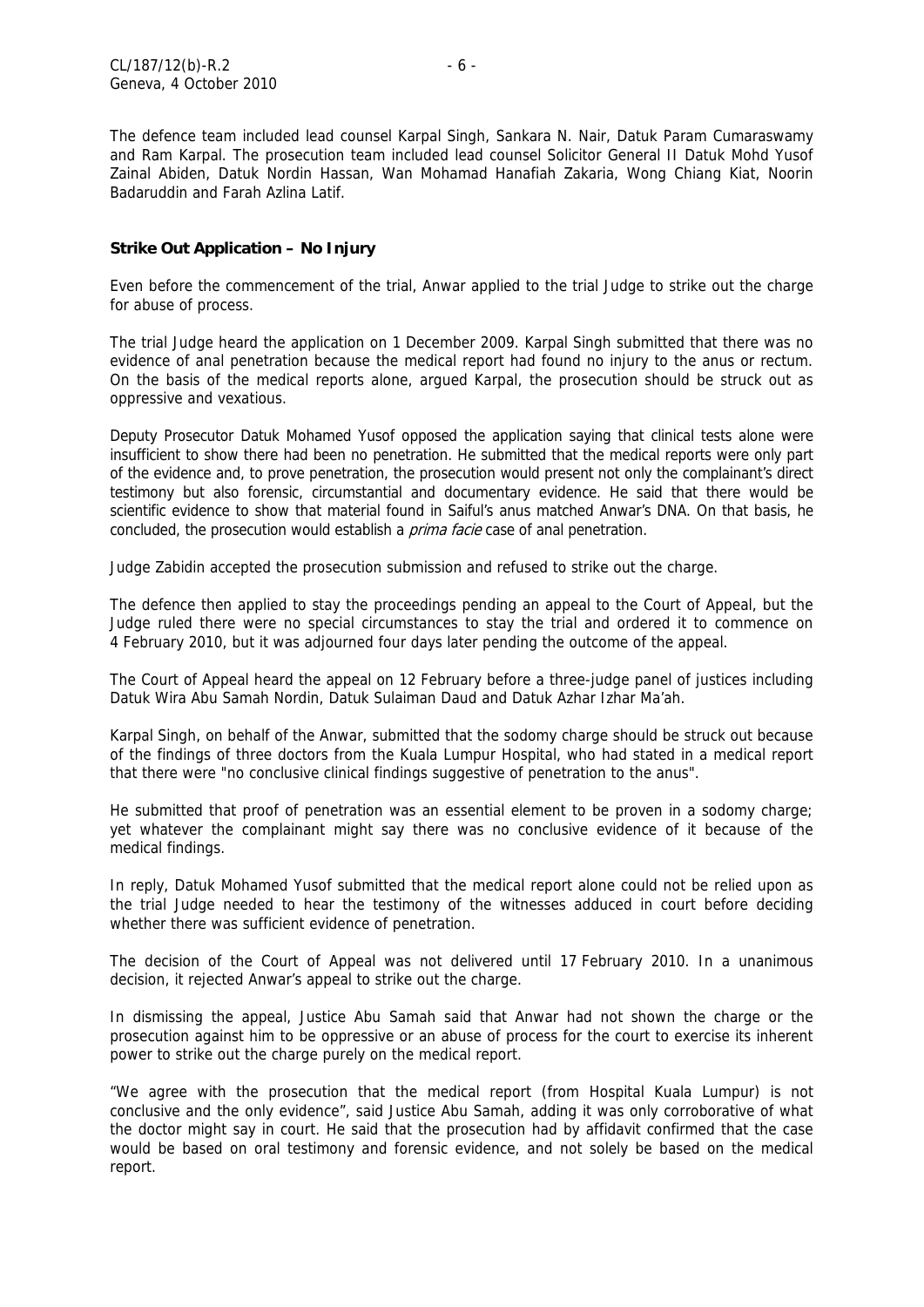#### **Application for Judge to disqualify himself - Actual Bias**

The trial resumed with the prosecution calling the complainant Mohd Saiful to testify. On the second day of the trial (5 February 2010), the trial Judge ordered that part of the proceedings be held 'in camera'. He did so based on an application by the defence to close the court to the media and members of the public because of the apparently graphic nature of the complainant's testimony concerning the alleged sexual acts.

Judge Zabidin interrupted the proceedings during Mohd Saiful's testimony to enable the court to view the alleged crime scene at the Desa Damansara condominium, which he included in his in-camera order. The media was barred from entering the condominium, but photographs were taken outside and in the public areas of the complex.

Somehow, a photographer from the Malay daily newspaper Utusan Malaysia managed to photograph Saiful in the main bedroom of the apartment pointing towards the bed, which it later published together with some captions that contained material from the in-camera proceedings.

Karpal asked the Judge to cite the newspaper for contempt not only because it had defied his incamera order, but also because the published material was intended to show Anwar in a bad light. He added that the political party United Malays National Organisation (UMNO), of which the Prime Minister was the president, owned the newspaper and he contended that the material was politically motivated.

Judge Zabidin ruled that evidence in relation to a bed in the Desa Damansara condominium had been given in open court.

He also ruled that Utusan had not broken reporting restrictions on the visit to the condominium. He refused either to cite the newspaper for contempt or warn it not to publish this type of material.

On 8 February 2010, as the trial entered its fourth day, Karpal Singh applied for the trial Judge Zabidin to disqualify himself from further hearing the trial. He submitted the Judge's refusal to cite the newspaper for contempt for its reporting of the visit at the Desa Damansara condominium and news reports of the visit demonstrated actual bias on his part. The trial Judge refused to do so.

The defence filed an appeal to challenge Judge Zabidin's ruling, but it was subsequently withdrawn.

# **Allegations of political Involvement**

There were some interesting twists in Mohd Saiful's testimony at trial.

For example, he revealed that he had, only days before the alleged sexual assault, met with the then Deputy Prime Minister and a senior police officer, Senior Assistant Commissioner Rodwan Mohd Yusof.

Mohd Saiful's testimony confirmed what had been suspected by the defence, namely that he was somehow connected to the former Deputy Prime Minister Najib Tun Razak.

Soon after Anwar's arrest, Mr. Najib told reporters that he was not involved in the case at all and at first denied knowing Mohd Saiful, but when the opposition alliance produced a photograph taken of the complainant with a staff member at the deputy Prime Minister's office, he said that the photograph had been taken three months earlier on the occasion of Mohd Saiful's visit to his office to apply for a government scholarship. [The Star, 30 June 2008]

However, three days later Mr. Najib admitted that, several days before the alleged incident on 26 June 2008, Mohd Saiful had in fact met with him at his residence, at which time he revealed he had been sodomized by Anwar.

Mr. Najib told a press conference at his Parliament office that: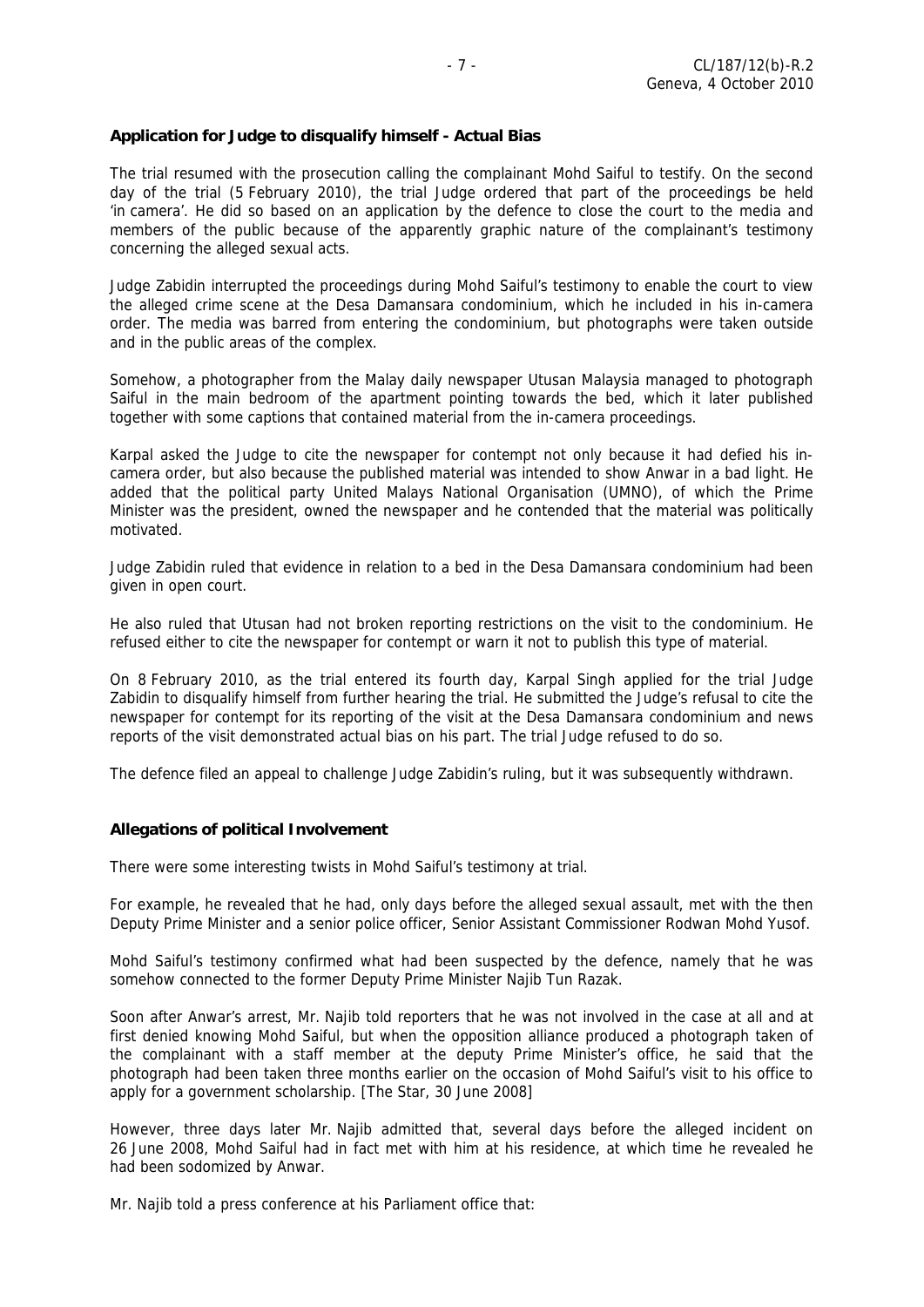"I received his (Mohd Saiful's) visit in my capacity as a leader and he as an ordinary citizen who wanted to tell me something ... I don't know him before this." [Bernama News Agency, 3 July 2008, 23:20]

The Deputy Prime Minister denied he had advised Mohd Saiful to lodge a police report.

It further emerged that, the day before the alleged incident with Anwar on 26 June 2008, Saiful met Senior Assistant Commissioner Rodwan Mohd Yusof (then Deputy Director of the Criminal Investigation Department of the Royal Malaysian Police Force, now CPO Melaka) in Room 619 of the Concorde Hotel at Kuala Lumpur.

SAC Mohd Rodwan refused to comment to media when asked about the meeting. Anwar supporters claimed this was further evidence of a conspiracy to discredit the opposition leader. Rodwan had played a key role in the police team in Anwar's earlier trials in 1998. He is particularly remembered for allegations of having illegally used Anwar's blood sample for DNA testing and allegations of planting fabricated DNA samples on the mattress brought to court.

Anwar maintained throughout the proceedings that "… this is a malicious, trumped up case and shouldn't have started in the first place." [Reuters, 26 March 2010]

In the weeks leading up to the commencement of the trial, Anwar told the media that he intended to subpoena Prime Minister Najib and his wife as witnesses at his trial. [New Straits Times, 3 February 2010]

#### **Delay in Trial Process**

By August 2010, the trial had already drifted over a period of more than six months, interrupted at times for various reasons, but for the most part because of delays pending the resolution of appeals against rulings made by the trial Judge.

There was a substantial delay in March when the trial clashed with the opening of Parliament and the parliamentary duties of Anwar and his lead counsel Karpal Singh (also a parliamentarian and National Chairman of the Democratic Action Party (DAP), which is a member of the opposition parliamentary alliance). Unfortunately, Karpal Singh was suddenly taken ill with pneumonia, which delayed the start of the trial in August.

There was also considerable manoeuvring by both parties in the first few months of the trial. The proceedings were subject to delays while Anwar's lawyers lodged several appeals relating to issues which, they claimed, affected the fairness of his trial.

So far the defence has not succeeded on any application to the trial Judge made during the hearing or on any appeal to the higher courts. Anwar's lawyers claim that this confirms a general bias of the justice system against their client.

#### **Refusal of Prosecution to disclose material - No witness list**

I have already referred to various applications and subsequent appeals, including whether the prosecution should be struck out for an abuse of process and whether the trial judge should disqualify himself for actual bias.

The issue of disclosure of prosecution material also became an issue very early in the proceedings.

Soon after he had been charged in the Sessions Court, Anwar through his lawyers made numerous requests to the Public Prosecutor for documents and materials. These included the prosecution list of witnesses and evidence it would reply upon at trial. Each of these requests was refused.

On 16 July 2009, the trial Judge ordered the prosecution to disclose to the defence various items including such things as the security CCTV recording from the condominium where it was alleged the crime occurred; DNA samples; the worksheets and case notes of the chemists who conducted DNA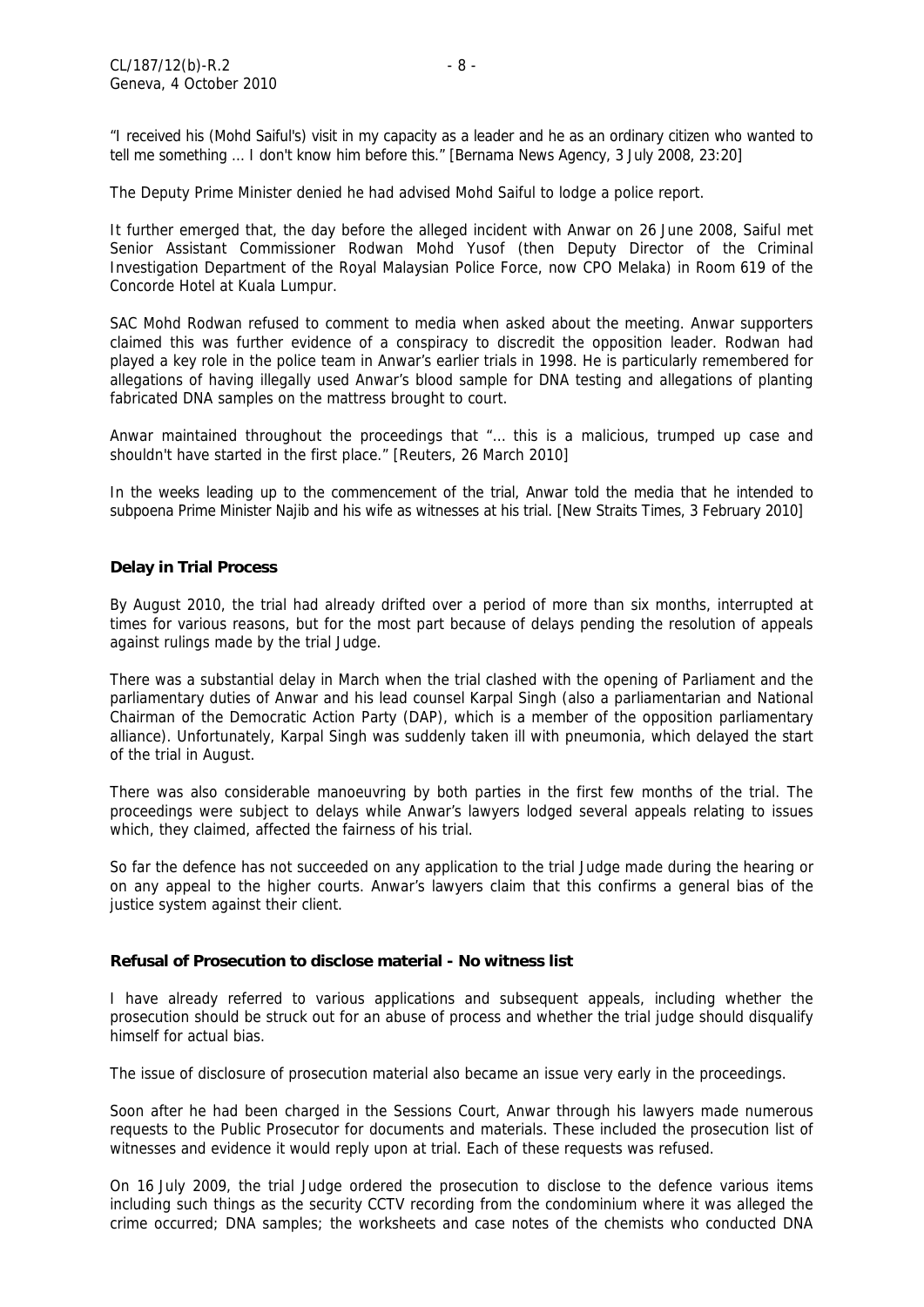testing and analysis; all witness statements, and medical notes of the complainant's physical examination at Hospital Kuala Lumpur.

The prosecution immediately lodged an appeal challenging Judge Zabidin's ruling.

The Court of Appeal and Federal Court overruled the trial Judge's order upholding the prosecution appeal and denying Anwar the material he argued was critical to the preparation of his defence.

Essentially, the courts took the view that the Judge's ruling had gone beyond what was required of the prosecution under the relevant legislation to disclose material before trial. Both courts found he had exceeded his jurisdiction.

It must be said that the prosecution appeal related only to the trial Judge's liberal interpretation of the legislation governing pretrial disclosure. That did not affect the Judge's discretion to order disclosure during the trial. Judge Zabidin retained an overall discretion to order the prosecution to disclose material that was relevant to the defence and if he thought that, as a matter of fairness, it should be disclosed.

However, when the defence made identical applications for disclosure during the trial, Judge Zabidin appeared to have had a change of mind. He refused to order the disclosure of material which he originally thought was relevant and, as a matter of fairness, should be disclosed to the defence. There seems to be no apparent reason for his change of mind.

Throughout the course of the trial, the defence has repeatedly asked the prosecution to provide a copy of its witness list, but it has flatly refused to do so. Judge Zabidin continues to refuse applications to order the prosecution to provide a witness list. Accordingly, the defence only has partial knowledge of who is to be called.

Witness statements are not provided to the defence in Malaysia, so that an accused person has no more than a limited idea what any witness will say.

That may not be so oppressive in the case of the medical and scientific witnesses, where reports are provided, but there is an obvious forensic disadvantage with other witnesses. It is difficult for the defence to adequately prepare the cross-examination of a witness when it only knows what the witness will say when he or she testifies. It is also extremely difficult for the defence to challenge the credibility of a witness if the witness cannot be impeached over previous inconsistent statements.

A classic example of forensic disadvantage is the prosecution's refusal to disclose Mohd Saiful's police statement made during the police investigation.

#### **Federal Court Appeal - Mohd Saiful's Police Statement**

By August 2010 most of the disclosure issues had been played out in the appeal courts and on each occasion the defence appeals were rejected, but there were still some procedural obstacles to overcome.

As late as 19 August 2010, the defence was arguing an appeal before the Federal Court concerning the disclosure of Saiful's police statement, which it claimed was critical to an assessment of his credibility. Not only that, but the defence claimed that, if it was proved right, the prosecution case would collapse.

The prosecution had refused to disclose the statement and Judge Zabidin would not order its disclosure; so the defence appealed his decision to the Court of Appeal and when that was unsuccessful then to the Federal Court.

As the appeal was argued and heard in the week of my observation of the trial, it is worth reporting it in brief detail because it is illustrative of the general approach taken by the appeal courts in refusing to intervene in the trial.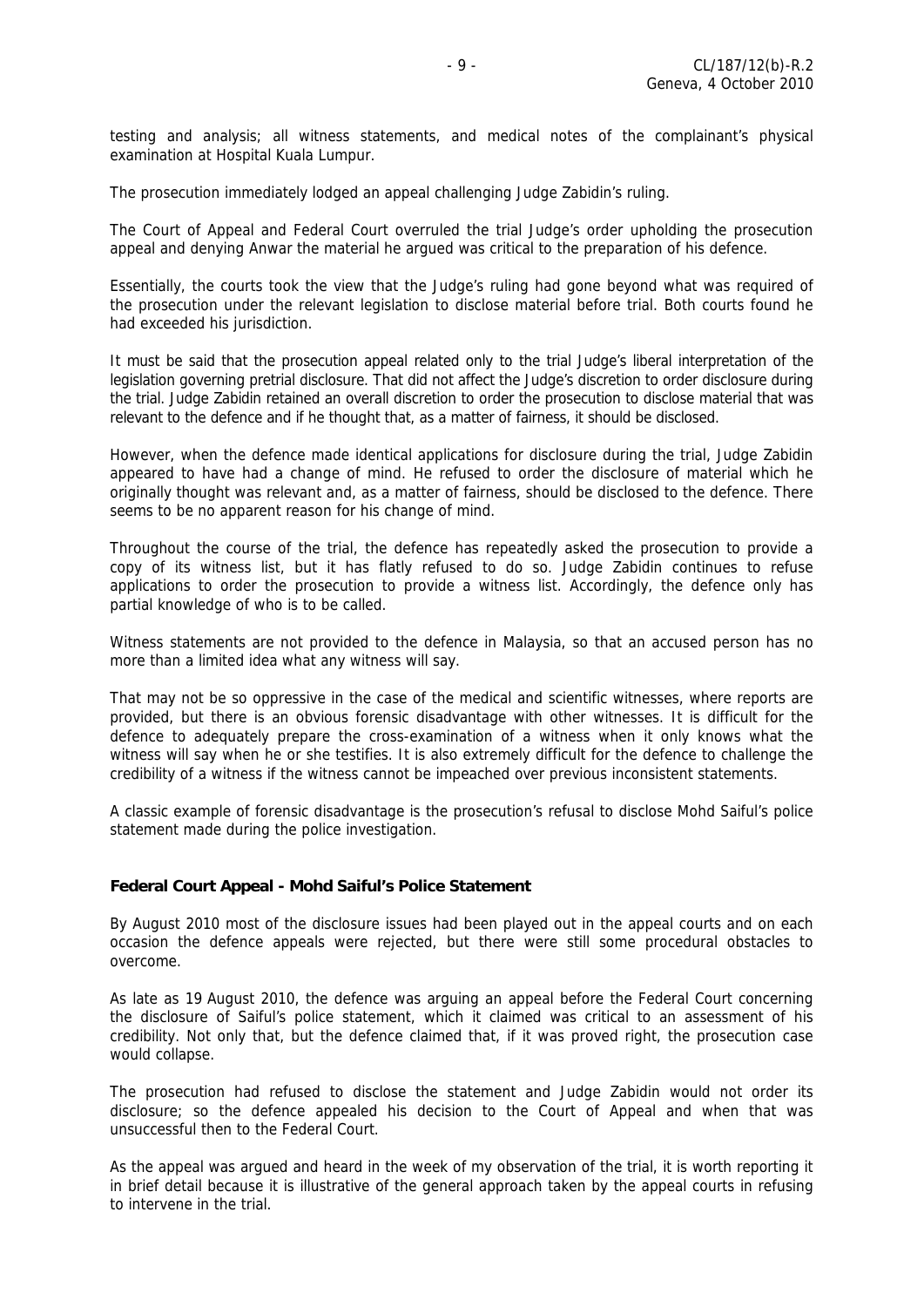Recall that Anwar was charged with voluntarily performing carnal intercourse against the order of nature. However, Mohd Saiful testified at the trial that the sexual act was committed without his consent.

The defence believed that Mohd Saiful's statement, taken by police at the initial stage of the investigation, must have been consistent with the charge preferred by the Public Prosecutor, which alleged consensual sex. It submitted that if Mohd Saiful's statement contradicted his testimony then the prosecution case would collapse.

The prosecution responded by saying that, whatever the witness might say happened, it was the Public Prosecutor who decided what charge was appropriate in the circumstances of each case.

The Court of Appeal refused to intervene to overrule the trial Judge's decision because, as it considered it not to be a final order, it was not something an appeal court could review.

Court of Appeal Judge Datuk Sulong Matjeraie said the High Court's ruling to dismiss Anwar's application to obtain Saiful's statement did not come within the meaning of a "decision" in the Courts of Judicature Act 1964.

The Court of Appeal produced brief reasons for decision, which are worth reporting.

#### "Broad Reasons for our decision:

 We have anxiously considered the submissions of both parties to this appeal. After careful deliberations:-

- 1. We are of the view that the ruling of the learned trial Judge was made in the course of a trial where the rights of the Appellant has (sic) not been finally disposed off (sic). Therefore the ruling in refusing to allow the statements of the complainant recorded under section 112 Criminal Procedure Code, to be produced for inspection by the Appellant is not within what is envisaged by the definition of "decision" as provided for by section 3 of the Courts of Judicature Act 1964.
- 2. Our jurisdiction to hear and determine the appeal is governed by section 50 Courts of Judicature Act 1964. We have no jurisdiction to hear an appeal that is not against a decision made by the High Court. The term decision is clearly defined by section 3 of the same Act which says:

 "decision" means judgment, sentence or order, but does not include any ruling made in the course of a trial or hearing of any cause or matter which does not finally dispose of the rights of the parties. We are fortified in our decision that the accompanying Explanatory Statement when the word "decision" in section 3 of the Courts of Judicature Act 1964 was amended. The reasons for the amendment were stated thus:

 "At the moment, in the course of hearing a case, if the court decides on the admissibility of any evidence or document, the dissatisfied party may file an appeal. If such appeal is filed, the court has to stop the trial pending the decision of the appeal by the superior court. This causes a long delay in the completion of the hearing, especially when an appeal is filed against every ruling made by the trial court. The amendment is proposed in order to help expedite the hearing of cases in trial courts."

 See also the decision of Rose C.J. in Public Prosecutor v Hoo Chang Chwen [1962] 28 MLJ 284; Saad bin Abas & Anor v Public Prosecutor [1999] 1 MLJ 129 C.A.; and the decision of the English Court of Appeal in Regina v Collins [1970] 1 QB 710

- 3. It cannot be gainsaid that the appeal filed by the Appellant herein is really an interlocutory appeal as it is an "appeal that occurs before the trial court's final ruling on the entire case."
- 4. Therefore, we have no jurisdiction to hear and determine this appeal.
- 5. As such it is our unanimous decision to dismiss this appeal.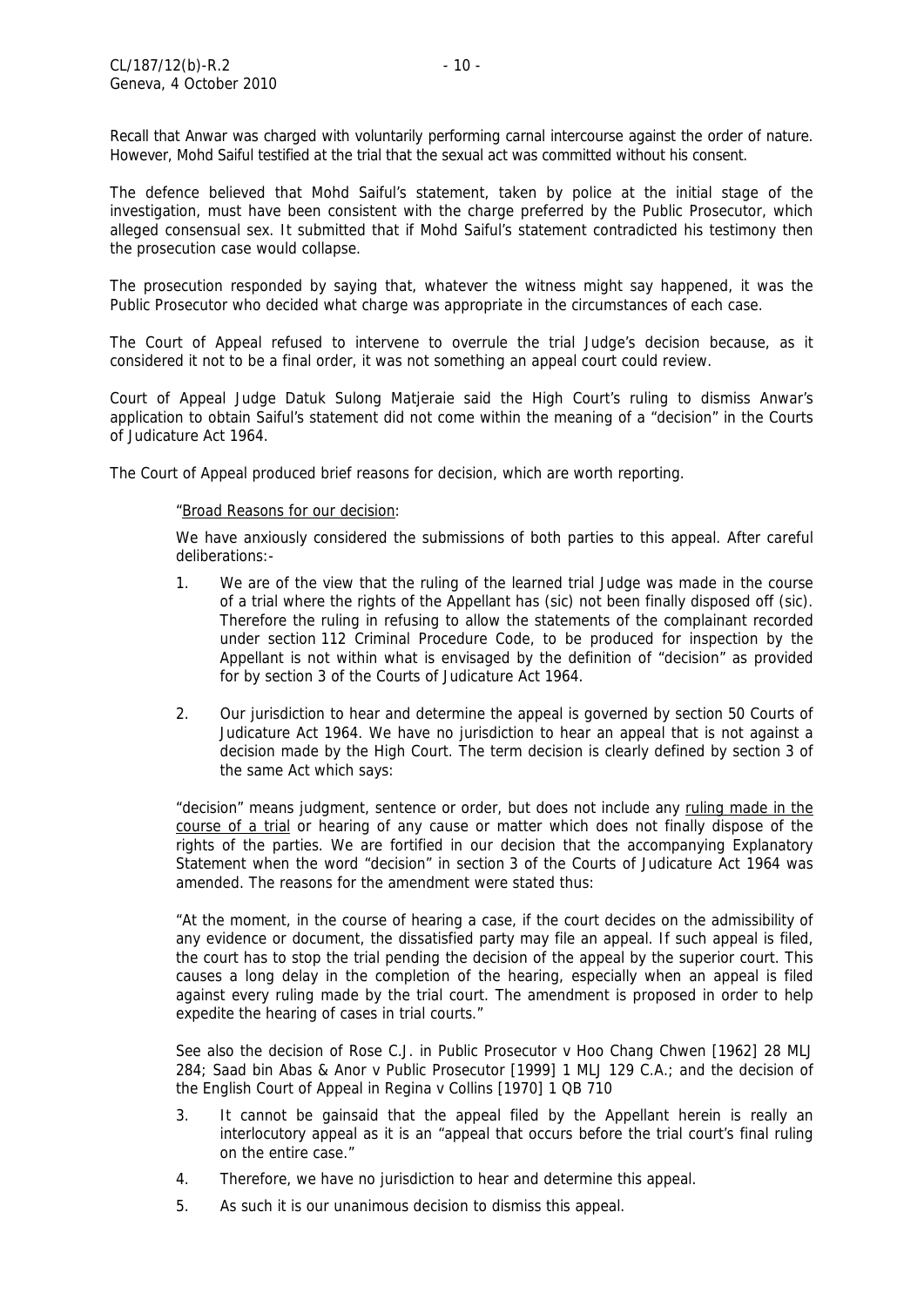In Long bin Samat's case, Suffian L.P. said "In our view, this clause from the supreme law (referring to Article 145(3) of the Malaysian Constitution) clearly gives the Attorney General very wide discretion over the control and direction of all criminal prosecutions. Not only may he institute and conduct any proceedings for an offence, he may also discontinue criminal proceedings that he has instituted, and the court cannot compel him to institute any criminal proceedings, which he does not wish to institute or to go on with any criminal proceedings, which he has decided to discontinue. (For the position in England, please see Viscount Dilhorne's speech at pages 32-3 in Smedley Ltd v Breed [1974] 2 All ER 21.) Still less then would the court have power to compel him to enhance a charge when he is content to go on with a charge of a less serious nature."

- (a) The discretion of the Public Prosecutor to prefer a lesser charge against the Appellant is no basis to warrant the request of the defence to be supplied with all the statements of the complainant;
- (b) There is no power reposed in the Court to grant the application by the Appellant. The appeal is clearly untenable and misconceived.

We are unanimous in our decision to dismiss this Appeal."

It is interesting to note that, having stated that the court had no jurisdiction to hear the appeal, the judges then went on to offer their joint opinion as to whether the defence's argument for requesting disclosure would ultimately succeed, concluding that it would not.

The defence then brought an appeal in the Federal Court, which was heard on 19 August 2010 before a bench including the Chief Judge of Malaya Tan Sri Arifin Zakaria, Tan Sri James Foonga and Datuk Raus Sharif.

Karpal Singh for the defence submitted that the brief two-page reasons of the Court of Appeal did not constitute sufficient reasons and asked the Federal Court to direct it to provide proper grounds.

Deputy Public Prosecutor Mohd Yusof submitted that the reasons provided, although brief, constituted a judgment of the court and that the Federal Court would set an unfortunate precedent should it direct the Court of Appeal to write a judgment. He also submitted that Anwar could not appeal the High Court decision, as it was not a final order.

Datuk Mohd Yusof said it was well established that the defence could not appeal if it failed in an impeachment proceedings because it was made in the course of the trial. "So how can the defence now claim that the failure to obtain the statement be considered as a final decision", he asked the court.

He further submitted that it was the prerogative of the Public Prosecutor to frame a charge of sodomy whether alleging consent or no consent. "In a sodomy case, the main ingredient for the prosecution to prove is penetration of the penis into the anus", he submitted.

Of course, the Public Prosecutor was technically correct on this point because in Malaysia anal penetration is a criminal offence whether consensual or non-consensual. In some other legal jurisdictions consent is the relevant issue because anal penetration by consenting adults is not a criminal act. Penetration in Malaysia also includes fellatio or oral sex, which is an offence between consenting heterosexual and homosexual adults alike.

The Federal Court has reserved its decision but, given the approach taken by it in the past, it is unlikely to uphold the appeal almost certainly on grounds that it lacks jurisdiction to hear an interlocutory order made during a trial.

# **Saiful's Affair with Prosecutor Farah Azlina Latif**

On 3 August 2010, Anwar's defence team filed an application that the sodomy charge be struck out on the basis that the integrity and impartiality of the trial had been compromised because of the revelation of an affair between a member of the prosecution team and the complainant Mohd Saiful.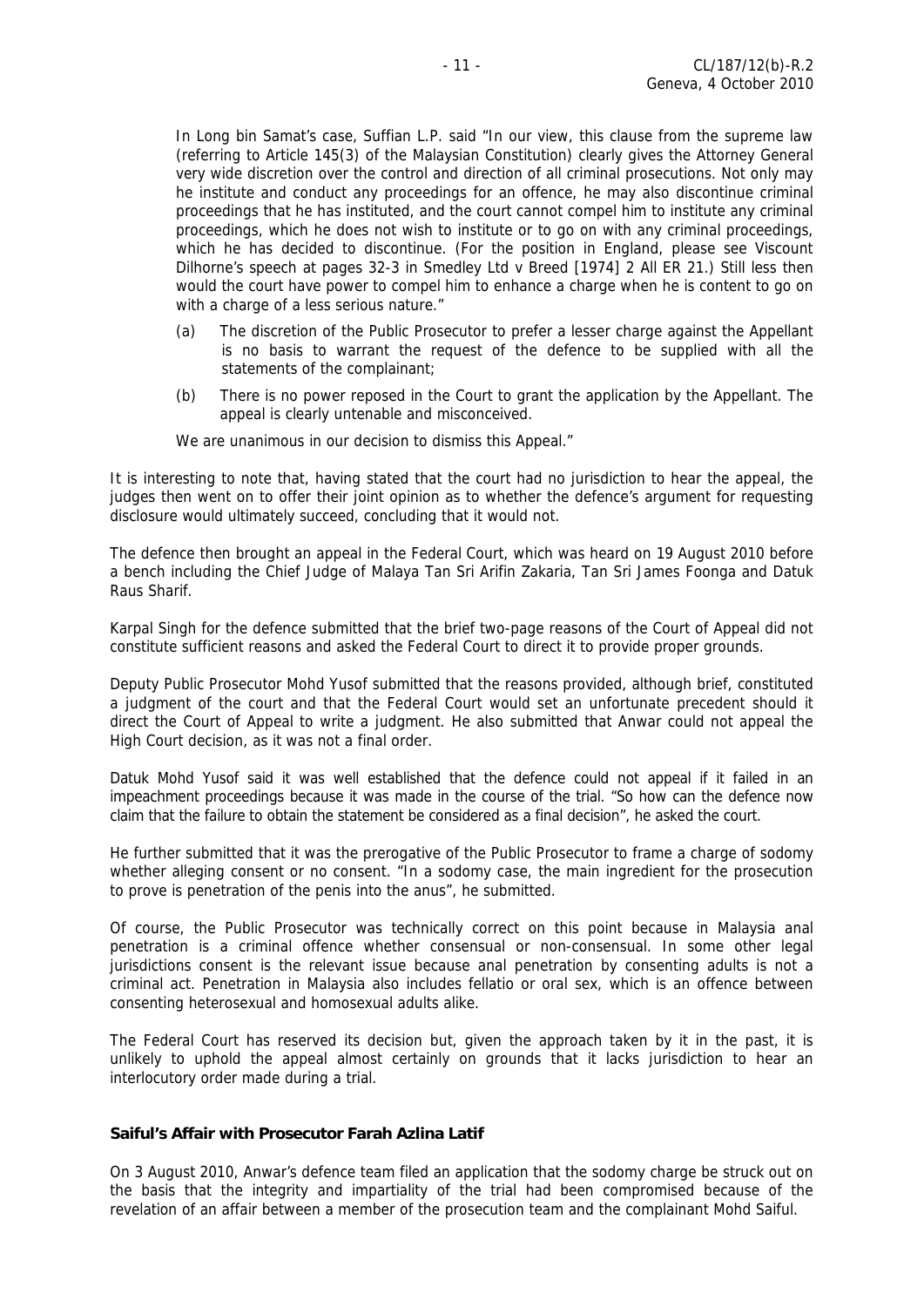The defence team had been scheduled to cross-examine Hospital Kuala Lumpur (HKL) general surgeon Dr. Mohd Razali Ibrahim, who was one of the doctors who had physically examined Mohd Saiful and taken samples for analysis from his body and clothing. However, lead defence counsel Karpal Singh urged the court to hear the application before continuing the trial.

The allegation had first surfaced in late July 2010 when fugitive blogger Raja Petra Kamarudin alleged in The Malaysian Insider that Junior Deputy Public Prosecutor Farah Azlina Latif was having an "affair" with Mohd Saiful.

Farah Azlina Latif was part of an eight-person prosecution team, which includes Datuk Mohd Yusof, Datuk Nordin Hassan, Mohamed Hanafiah Zakaria, Wong, Noorin, Mira Mirna Musa and Naidatul Athirah Azmad.

The Attorney General reacted immediately removing her from the trial team. In doing so, he made no admission that there was any truth in the allegation. He also said that:

"The Attorney General's Chambers cannot compromise on any issue that can tarnish the image or credibility of the department and we are looking at such matters very seriously. This can be very difficult for us but any personal matter, if it can have any implication in whatever form on the department, will be handled very seriously." [The Associated Press, 27 July 2010]

He told the media at a press conference at his office that Farah Azlina had to be dropped not because she was found guilty, but to avoid any negative public perception of the prosecution team.

"This move is also to ensure that the smooth running of the case is not affected," he said. However, he said Farah Azlina had very limited involvement in the case, pointing out that she only assisted in recording all notes on the proceedings. "She had no access at all to the investigation papers or any confidential information that the prosecution has," he said. [The Star, 28 July 2008]

In the proceedings before Judge Zabidin, Karpal Singh said that as a result of the alleged affair between Farah Azlina and the complainant, Mohd Saiful, the integrity of the prosecution team had been attacked.

"Following this, the entire prosecution team should step down and Solicitor General II (the lead prosecutor) should be blamed with regard to the allegations," he said.

Deputy Prosecutor Mohamed Yusof, responded saying that claims of an affair were but "mere allegations without any substance". Furthermore, he said that Farah Azlina's role in the case was limited to taking notes on the proceedings. He said that Ms. Farah was a junior member of the team with no access to confidential information.

Anwar told reporters outside the court that the alleged affair between Mohd Saiful and the prosecutor was evidence of a conspiracy against him. "It just supports our contention right from the beginning that this is all a farce, a politically motivated trial, trumped-up charges," he said. "This is an additional fact or evidence to support our case, to show the prosecution is not and cannot be impartial."

At the application hearing, Karpal Singh told Judge Zabidin that Farah Azlina would have been privy, as part of the prosecution team, to investigation papers and other key documents in the case.

"There is a strong likelihood that Mohd Saiful had access to all documents, including the statement by Datuk Seri Anwar," he submitted, adding that both would have committed an offence under Section 8(1) and (2) of the Official Secrets Act (OSA) 1972, as investigation papers were classified under the Act.

Section 8(1) of the Act relates to any person who has in his possession or controls any official secret, and communicates it, while Section 8(2) relates to any person who receives any official secret.

On Monday 2 August 2010, Anwar filed a complaint with the police against Mohd Saiful and Farah Azlina. He said that the defence was concerned that Ms. Farah might have passed court documents to Mr. Saiful, and that he wanted the police to investigate whether the two had violated the Official Secrets Act.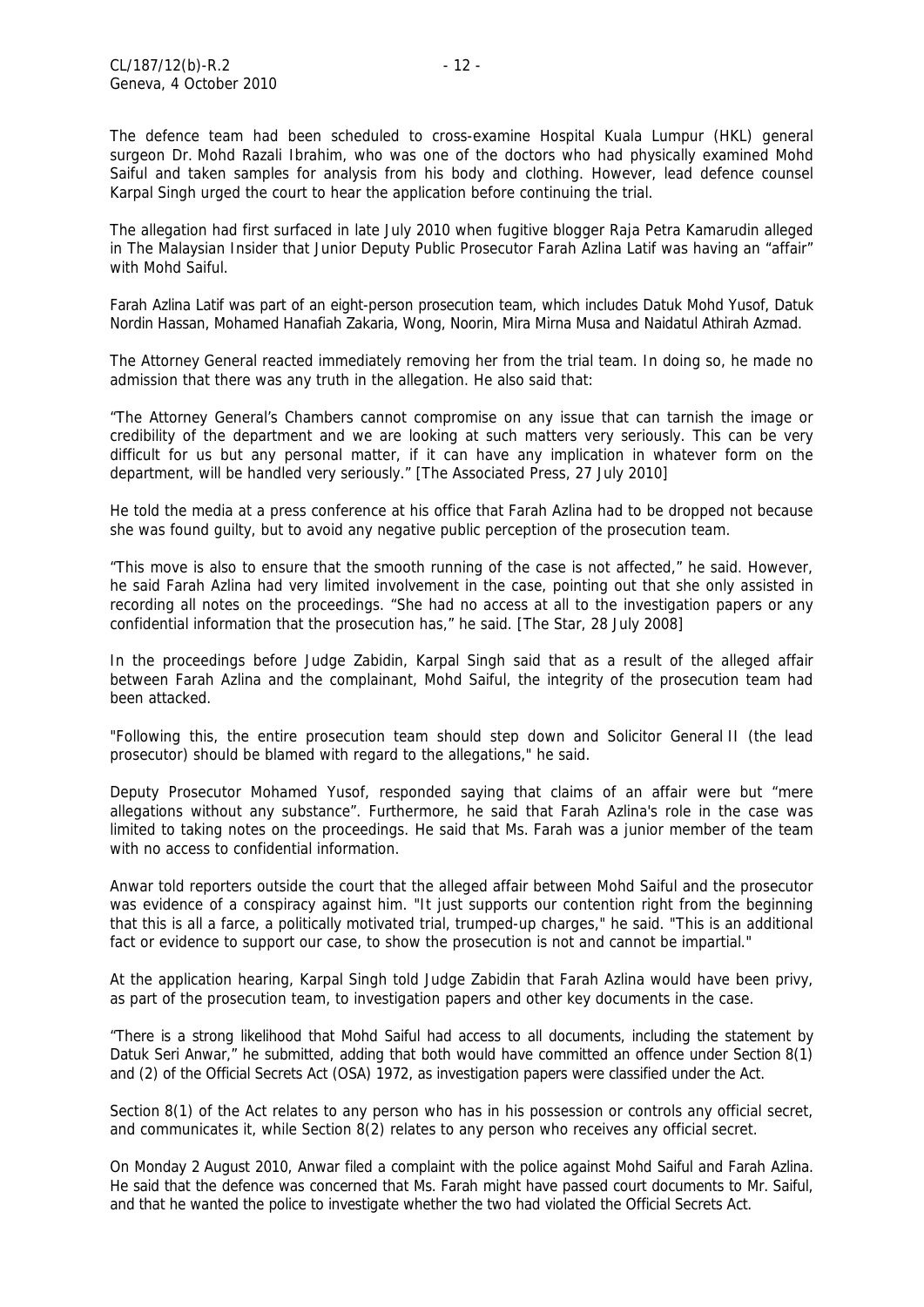The disclosure of the relationship between the prosecutor and the complainant prompted a response from the Malaysia Bar Council President Ragunath Kesavan, who said that being romantically linked to a key witness in a prosecution was "definitely an ethical matter, as prosecutions are done in the interest of justice. You are there to put your case before the court in the interest of justice. As there is no client here, there should be no relationship between prosecutor and complainant," he said. [The Sun, 28 July 2010]

Karpal Singh also challenged the pair to deny the affair by filing affidavits, but the only affidavits filed were from other members of the Attorney General's Chambers, which did not deal with the truth or otherwise of the alleged affair.

#### **Judge's Ruling on Application to Strike out Prosecution**

Judge Zabidin dismissed Anwar's application to strike out the sodomy charge saying that the defence had failed to show the prosecution had abused the court process.

In his judgment, which he read to the court on 16 August 2010, the trial Judge said that the prosecution had not denied or confirmed the existence of an affair between Farah Azlina and Mohd Saiful, but had merely stated in affidavits filed in response to the application that, following a probe conducted by the Attorney General's office, she had been dropped from the prosecution team to prevent any negative perception. However, he accepted that the allegation of an affair was true.

Nevertheless, the trial Judge accepted statements in the prosecution affidavits that Farah Azlina had no access to investigation papers and other key documents. He accepted that Farah had a minor role in the prosecution team.

Judge Zabidin said that:

"She (Farah) was not involved in any briefing with regard to strategies adopted by the prosecution in conducting the case. The conduct of the case is not determined by Farah. She is not a deputy public prosecutor who examines witnesses."

The Judge went on to say that he accepted that Mohd Saiful had no influence over Farah as she was not the public prosecutor who decided to frame the charge against Anwar. As such, he concluded, the issue of prejudice against Anwar and the question of whether he would get a fair trial did not arise.

#### **Application to Stay Proceedings Pending Appeal**

Immediately after delivering his reasons, Karpal Singh told the Judge that there was an apparent inconsistency in his ruling and applied to stay the proceedings to allow the defence to lodge an appeal against his refusal to strike out the charge.

Karpal told the Judge that he knew that the defence in making the application must have before the court a motion supported by affidavit evidence showing 'special circumstances', but that he needed some time to do that. The prosecution opposed the adjournment.

The Judge refused to adjourn, but Karpal continued to argue the point telling him that Anwar was entitled to a fair trial and part of that was the right to appeal saying "I am not going to sit back and see an injustice perpetrated", which prompted a warning from the Judge that his comments were too provocative.

Judge Zabidin ordered the trial to proceed but was again asked by Karpal to adjourn, this time so that he could take instructions from his client. The Judge attempted to impose conditions on the adjournment insisting that, if he agreed to adjourn, Karpal should undertake, immediately after the resumption of the hearing, to commence to cross-examine the witness. Karpal refused to be bound by such a condition saying it would depend on the defence case strategy. The Judge finally agreed to adjourn for a brief period.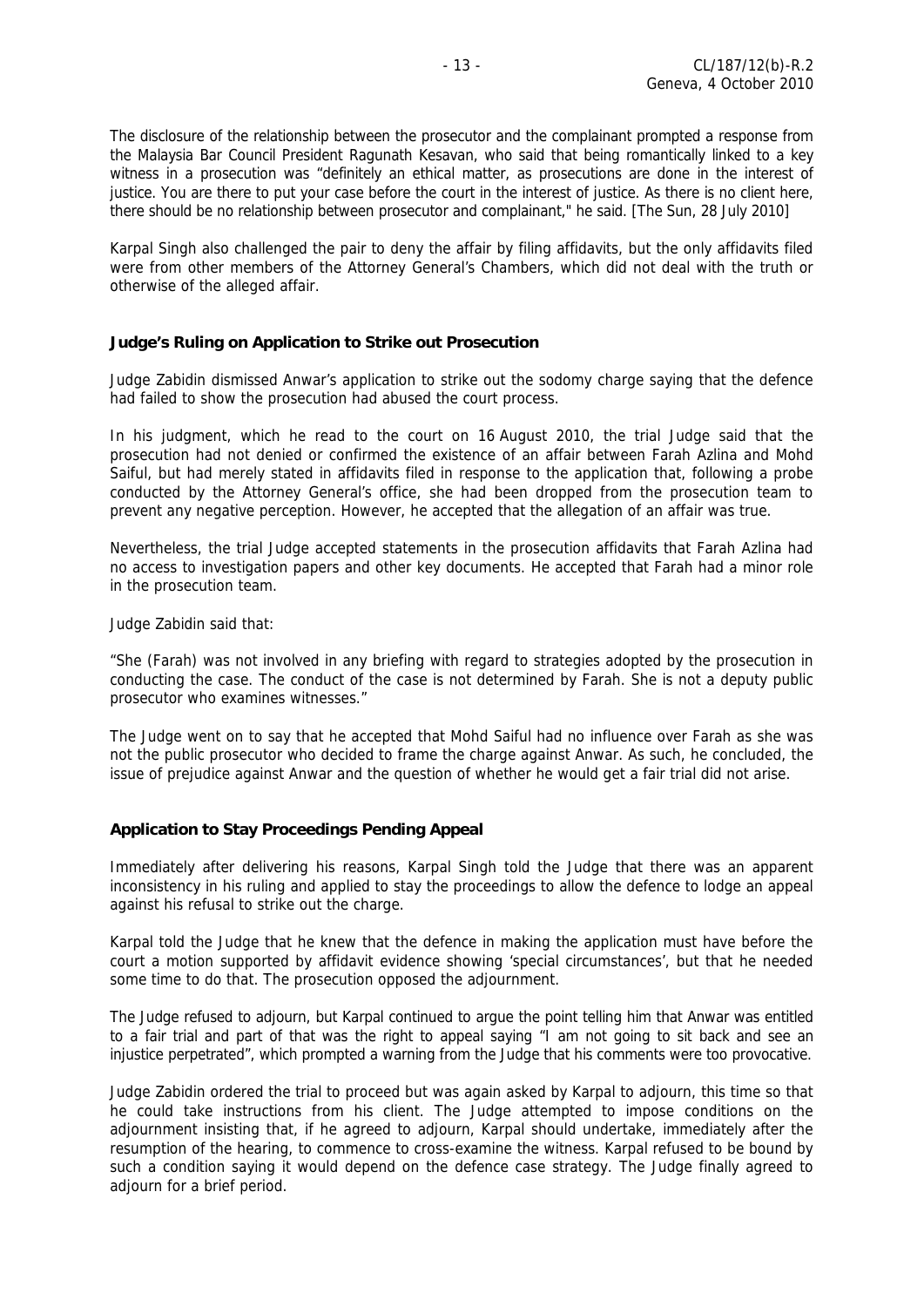When the proceedings resumed Karpal renewed his application for a stay. He asked the Judge why there was "this unholy haste". He reminded the Judge that, since he had previously granted a stay in similar circumstances, he had set his own precedent. On the assurance that the appeal papers would be ready that afternoon, Judge Zibidin adjourned the trial until after lunch.

At the resumption of proceedings after lunch, the Judge agreed to order a stay pending appeal, accepting that the defence had made out special circumstances. "If I carry on with the trial", he said "and if the appeal is allowed later, much of judicial and prosecutorial time will be wasted. There will also be a waste of public funds." Judge Zabidin said that it was more appropriate for the Court of Appeal to make a ruling since the striking out application evolved around the integrity of the prosecution.

The trial was then adjourned for mention to 20 September 2010, but the appeal is not expected to be heard for at least another two or three months

#### **Commentary**

Judge Zabidin was rightly concerned with the question of whether any actual unfairness had resulted to Anwar because of the affair between the complainant and a junior prosecutor, but his analysis should have gone further and taken account of the appearance of unfairness.

The prosecution did not confront the allegation of an affair and somewhat disingenuously did not file affidavits in reply either from Mohd Saiful or Farah Azlina.

Instead the prosecution filed affidavits from Deputy Public Prosecutor Mohamad Hanafiah Zakaria and investigating officer Jude Pereira from the Attorney General's Chambers that detailed the role of Farah Azlina in the prosecution team, but there was nothing in the affidavits relating to the allegation of her affair with the complainant. The affidavits focused solely on her role within the prosecution team and access to sensitive material.

The prosecution downplayed her role describing it as one of simply keeping notes at trial. They explained that she had no access to any important documents and played no part in deciding prosecution tactics at trial.

Given that the prosecution had neither confirmed nor denied the existence of an affair between Mohd Saiful and Farah Azlina, the Judge accepted that it was true. It was only appropriate that he did so in circumstances where the prosecution had simply ignored the allegation, rather than admit or deny it.

However, whatever the reality of the situation, the fact is that a public perception had been created that the trial may have been compromised by their relationship.

Undoubtedly, she would have had access to all the prosecution materials and, if not part of tactical discussions, would have been aware, if only in a general sense, of what was planned and obtained some insight of the nature of the prosecution case.

By necessity, she must have had access to the material comprising the prosecution brief, including medical reports, scientific reports, police reports and witness statements.

The prosecution claimed that she did not have access to the "investigation papers" or any "confidential information". What does that mean?

First, the phrase "investigation papers" undoubtedly means police investigation notes, but it may also include witness statements prepared by the police. Witness statements in Malaysia are prepared by the police and form part of the prosecution brief, but they are classed as privileged and are not disclosed to the defence. Given that these documents form the essential part of the prosecution brief, it is highly unlikely Farah Azlina would not have had access to this material.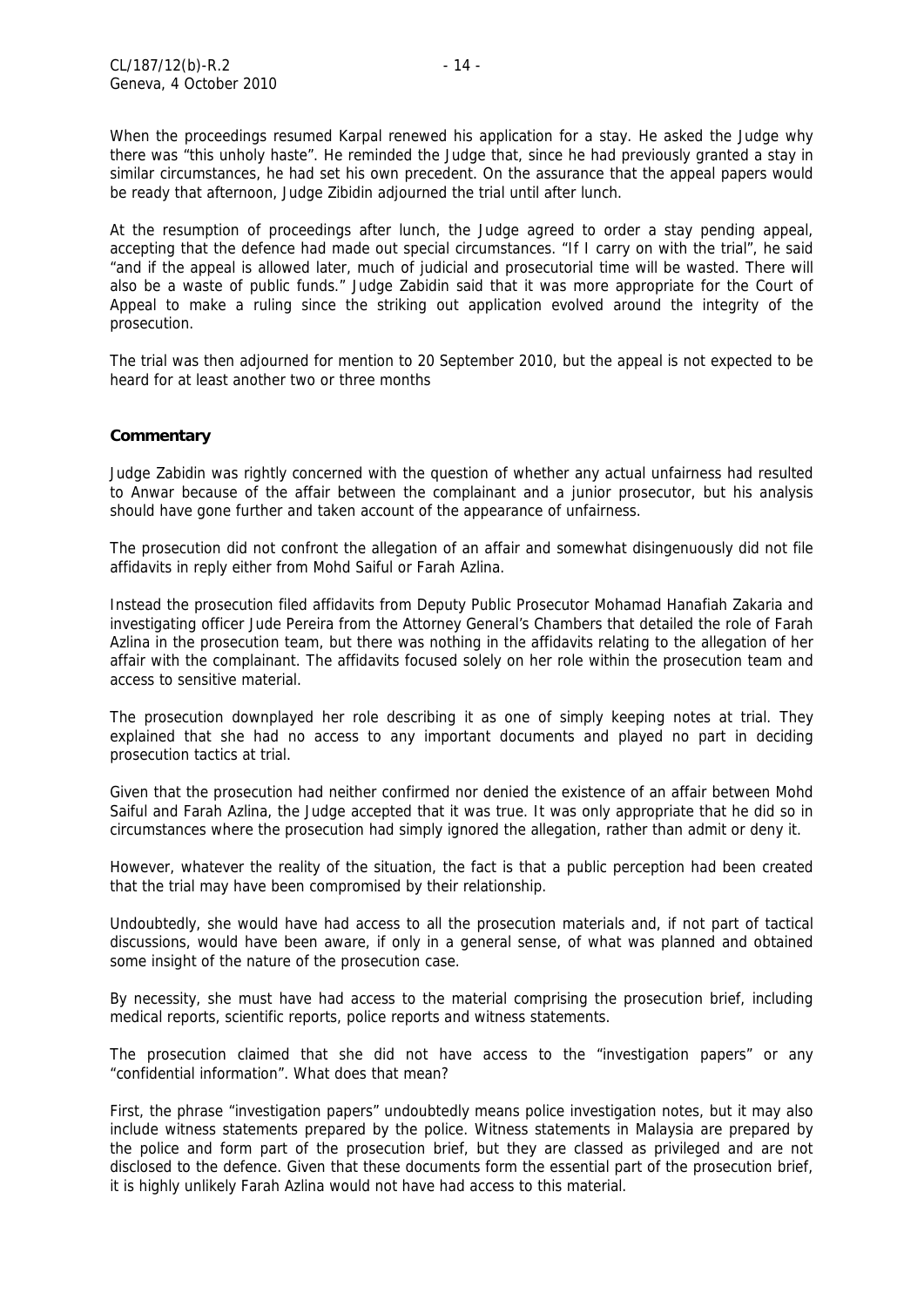Secondly, what is there in the prosecution material that could be categorized as "confidential information" other than what has already been identified or disclosed? Again it seems implausible that Farah Azlina would not have had access to all of the prosecution material. If there was material kept confidential by the prosecution and not disclosed to the defence, why would that be so?

Therefore, notwithstanding her junior status, Farah Azlina was not just an employee of the Attorney General's Chambers, but an actual member of the prosecution team.

Then there is her relationship with Mohd Saiful.

How was it that she was able to develop a romantic relationship with Mohd Saiful during the course of the trial? It must be assumed there was frequent contact between them for a relationship to develop, but that hardly seems likely if she was no more than a mere "note-taker". It must also be assumed that, initially at least, any contact between them was solely for work purposes relevant to the trial, but it would also be relevant to know whether there were occasions when they met socially apart from the trial? These are important questions because they would explain the nature and extent of their relationship.

It is unlikely that she would have proofed or prepared Mohd Saiful to testify as a witness at trial. A more senior member of the team would most probably have undertaken that task. However, they would undoubtedly have talked about the case. After all, it was the event that had brought them together and it was the principal focus of their lives at that time. Given that situation therefore, it is highly likely that in whatever context the conversation between them would have drifted to the subject of the trial and his role in it.

There was always the prospect of confidential information being spoken of in what the Americans call "pillow talk". That is not to suggest that there was sexual intimacy between them, only that a romantic connection would have created a trust between them that may have led to some indiscreet remarks by the prosecutor about the trial.

Essentially, the necessary formality between prosecutor and complainant would have been absent. They may have discussed nothing of consequence, but critically the opportunity was there to do so. That situation should never have occurred. Her relationship with Mohd Saiful completely compromised the prosecution. Dropping her from the prosecution team has not solved the problem at all because the perception that the prosecution had been compromised by the affair is inescapable.

It is a fundamental principle of natural justice that the mere appearance of bias is sufficient to overturn a judicial decision. It prompts the oft-quoted aphorism "Not only must Justice be done; it must also be seen to be done". It is worth quoting in full:

"…it is of fundamental importance that justice should not only be done, but should manifestly and undoubtedly be seen to be done. The question therefore is not whether in this case the deputy clerk made any observation or offered any criticism which he might not properly have made or offered; the question is whether he was so related to the case in its civil aspect as to be unfit to act as clerk to the justices in the criminal matter. The answer to that question depends not upon what actually was done, but upon what might appear to be done. R v Sussex Justices, *[Ex parte](http://en.wikipedia.org/wiki/Ex_parte)* McCarthy ([1924] 1 KB 256, [1923] All ER 233 per Lord Justice Hewart

The prosecution must always be the model litigant. It must never be seen or be perceived to have compromised its impartiality to the facts, albeit that it is prosecuting a case against an accused person.

It must not be seen to have acted in any way that might suggest it has acted improperly or inappropriately. For that reason, the public perception of its role as a model litigant is critical to upholding the integrity of the justice system.

It was appropriate that Judge Zabidin assess the junior prosecutor's role at the trial and within the prosecution team to decide whether the trial had been actually compromised. Obviously, had she had a more senior role his decision would almost certainly have been different, but whatever her status she was nevertheless a member of the prosecution team.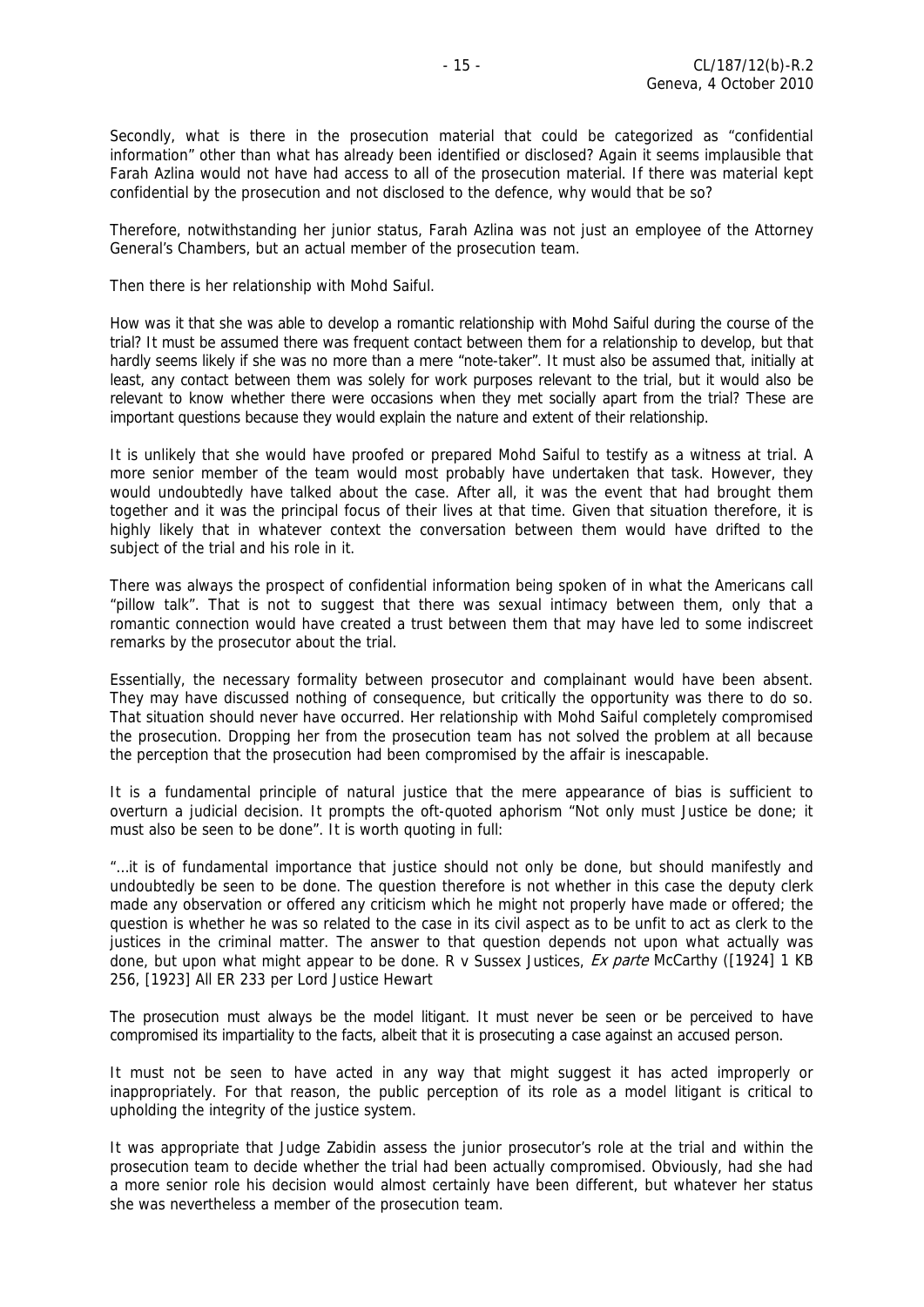Notwithstanding the reassurances of the Attorney General's Chambers, she was by reason of her membership of the prosecution team and the intimate nature of her relationship with the complainant completely compromised and that immediately created the perception that the prosecution itself had been compromised, even if in reality it had not.

For that reason alone, the trial should have been abandoned. In Malaysia there are no means by which a judge can simply abandon or abort a trial, but the judge can strike out the charge. It would then be up to the Attorney-General to decide whether to charge the person again and appoint a new prosecution team to take the matter to trial.

I am firmly of the view that the circumstances were such that the charge should have been struck out by the trial Judge.

I also believe that the conduct of the prosecution is sufficiently serious to justify the Attorney General's discontinuing the criminal prosecution.

First, if it is accepted that the complainant improperly obtained confidential information from Farah Azlina which enabled him to tailor his testimony to fit within the physical evidence, then the case has been compromised to the extent that Anwar could never obtain a fair trial. Even if Mohd Saiful did not gain confidential information from Farah Azlina, the perception that he did would taint any subsequent trial in the same way.

Secondly, this incident has happened in a trial where there have been serious allegations of political interference at the highest level. The prosecution of Anwar has occurred within a context of the admitted involvement of the Prime Minister and his staff, the Attorney General, the Senior Assistant Commissioner and the bringing of a charge at a time when Anwar had just returned to parliament to challenge the ruling coalition when its fortunes were flagging.

Mohd Saiful admitted when cross-examined at the trial that he had met with the then Deputy Prime Minister and the Senior Assistant Commissioner only days before the offence allegedly occurred. He went on to say that he, a junior member of the opposition leader's staff, had in fact met with the Prime Minister at his home and the Senior Assistant Commissioner secretly at a room at a city hotel. The defence claims that these meetings, which occurred so proximate to the alleged offending behaviour, suggest contrivance.

The defence has also complained of the involvement of the Attorney General in transferring the charge to the High Court, in circumstances where it has been alleged that he fabricated evidence against Anwar at his previous trial. Although the Court of Appeal accepted that he had merely acted administratively, it again brought into focus complaints of political interference.

The direct involvement of the Prime Minister, the Attorney General and the Senior Assistant Commissioner has allowed the defence to question their role in the bringing of the charge against Anwar. It is something that has the potential to bring into disrepute the Malaysian justice system, which is definitely not in the public interest.

Thirdly, there is a sound basis to discontinue the prosecution against Anwar on public interest grounds.

The prosecution has obviously been compromised, even by the mere perception that a member of its team has been guilty of wrongdoing. Removing Farah Azlina from the team has not solved the problem because her wrongdoing has tainted the entire prosecution team and the integrity of the trial.

Anwar has also been subject to intense personal stress, substantial legal costs and the disruption to his daily life by a trial that has now lasted more than six months. If the trial were to end now it could never be said that it was something that occurred because of anything Anwar had done. The responsibility rests entirely with the prosecution to maintain the integrity of the justice system.